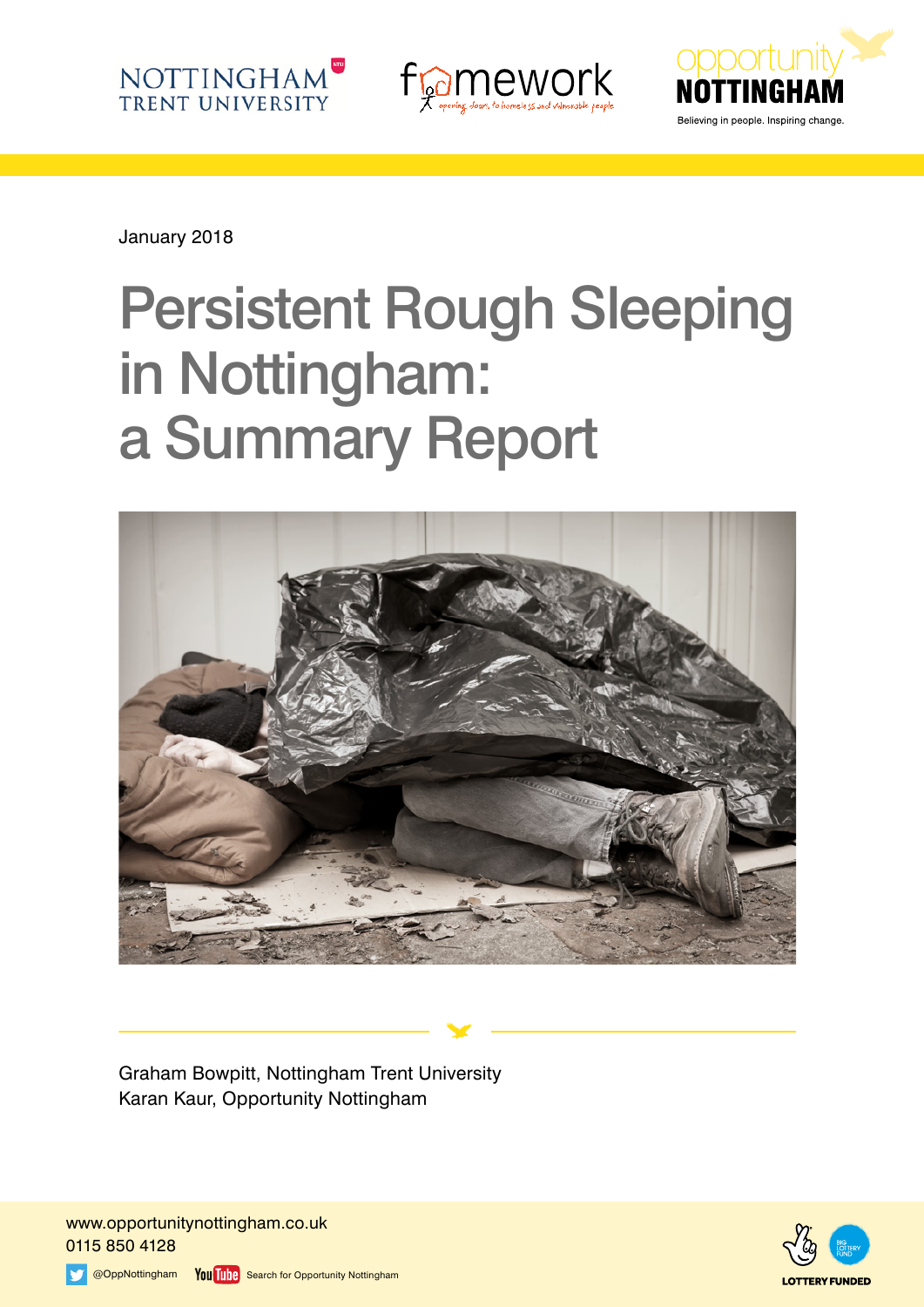## **The Research**

Concerns about rising levels of rough sleeping in Nottingham combined with evidence from elsewhere prompted an investigation into how far this increase might have arisen not just from more people coming on to the streets, but also from people remaining there longer or repeatedly returning because of the precariousness of available solutions. The research sought to uncover the characteristics that distinguish persistent rough sleepers from the wider street homeless population, and any common features in their circumstances that might help to explain persistence.

**A persistent rough sleeper is someone who was recorded sleeping rough on at least 10% of nights between 1st April 2016 and 31st March 2017, i.e. 36 nights (the 'sustained'), or who has been seen sleeping rough in at least three out of the six years between 2012 and 2017 (the 'recurrent').**

The study was undertaken by staff at Nottingham Trent University and Opportunity Nottingham (ON) with help from the Nottingham Street Outreach Team (SOT). The following data sources were used:

- Quarterly data collected on ON Beneficiaries by their Personal Development Coordinators (PDCs) to track changes in personal characteristics and circumstances, use of services and progress against two indicators: the NDT or 'chaos' index and the Outcome Star score.
- Records compiled monthly by the SOT based on information that rough sleepers are willing to provide on their characteristics and personal circumstances.
- Qualitative reflections and commentary recorded in the above data sets by PDCs and SOT members that provide a narrative of the changing lives of Beneficiaries and those seen rough sleeping.
- A focus group with the SOT undertaken during September 2017 to explore the reasons for persistent rough sleeping that members have discovered arising from their daily encounters with rough sleepers.

### **Characteristics of Persistent Rough Sleepers**

There were **74 persistent rough sleepers** who met the above definition, consisting of five who were both sustained and recurrent, 35 who were sustained and 34 who were recurrent. Of these,

- **10 were women (14%) and 64 men.**
- **62 were recorded as of White British ethnicity (84%),** most of the others being White (Other).
- **13 were recorded as having a disability (18%).**

ON Beneficiaries are recruited to the programme because they are assessed as having at least three of the four prescribed complex needs: homelessness, substance misuse, mental ill-health and offending. The SOT also records support needs in addition to homelessness among people seen rough sleeping, though definitions might differ from those of ON. Data reveals that persistent rough sleepers register higher levels of all of these support needs than either ON Beneficiaries or rough sleepers generally.

• **21 out of the 29 persistent rough sleepers who are ON Beneficiaries have all four complex needs (72%), the remainder having three.** The corresponding figures for the overall Beneficiary population whose needs are known are 53% with four needs, 45% with three and 2% with two.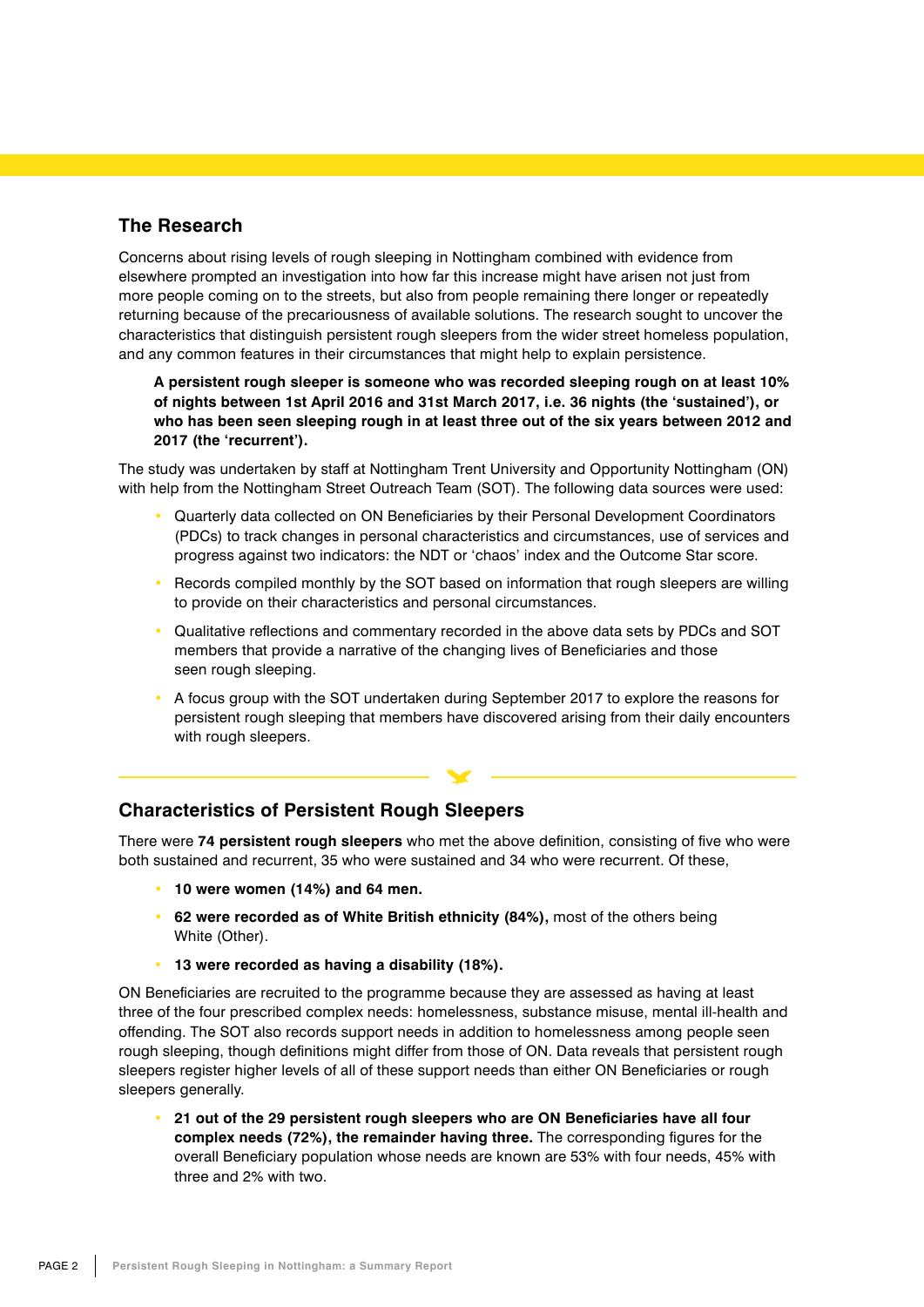**NOTTINGHAM TRENT UNIVERSITY** 





- **67 out of the 74 persistent rough sleepers have problems with substance use (91%).**
- **49 are offenders or at risk of offending (66%).**
- **37 have mental health problems (50%).**

More detailed quantitative analysis has only been possible for the 29 persistent rough sleepers who were ON Beneficiaries during the survey period. Comparison with the full Beneficiary cohort (302 at the time of the survey) may shed some light on any distinguishing features of persistent rough sleepers, provided no statistical significance is attached.

- **11 (38%) had spent at least two weeks in prison since engaging with ON,** compared with 51 (17%) of the whole Beneficiary cohort.
- **16 (55%) had experienced at least one eviction from accommodation,** compared with 74 (25%) of Beneficiaries overall.
- **15 (52%) reported being excluded from a service because of unacceptable behaviour during at least one quarter,** compared with 48 (16%) of Beneficiaries overall.
- **5 (17%) reported being refused a service for failure to meet eligibility criteria in at least one quarter,** compared with 18 (6%) of Beneficiaries overall.
- With regard to illicit sources of income (family and friends, begging, sex work, illegal activity, etc.), only begging showed an appreciable difference, with **8 persistent rough sleepers (28%) securing income in this way,** compared with 35 (12%) of Beneficiaries in general.

### **Common Factors Found in Persistent Rough Sleeping**

The following were found repeatedly in narrative provided by PDCs and SOT members. They are not listed in any particular order of importance, and accounts of the varied effects of each factor on the sustained and the recurrent can be found in the full report .

- 1) Both rough sleepers themselves and those who work with them are encountering a **diminishing range of options** when seeking to leave the streets, arising from cuts in public funding and adverse changes in the housing market. Hostels have closed, Housing Benefit availability is more restricted, affordable tenancies are more limited in terms of quantity and quality, and the supply of tenancy support has all but dried up.
- 2) **Financial issues** loom large in the lives of many rough sleepers. This is particularly true of migrants with no recourse to public funds, but is also the case with many indigenous rough sleepers who encounter restricted access to welfare benefits. Access may also be impeded by debts incurred in previous accommodation. The structures needed to sustain benefit claims may result in a preference for begging which is unreliable as a source of income and may thereby put accommodation at risk, something particularly relevant to the recurrent.
- 3) The high proportion of persistent rough sleepers who experience prison sentences means that **prison discharge** frequently precipitates a return to previous chaotic lifestyles, even amongst those who may have had some form of accommodation, or otherwise made progress in recovery, immediately before sentencing.
- 4) The operation of homelessness legislation may act as a barrier in many cases. For instance, rough sleepers fleeing from another locality may be seen as having **no local connection** to Nottingham, while others vacating accommodation because of intimidation may be seen as **intentionally homeless** and single rough sleepers in general may struggle to prove **priority need** status.